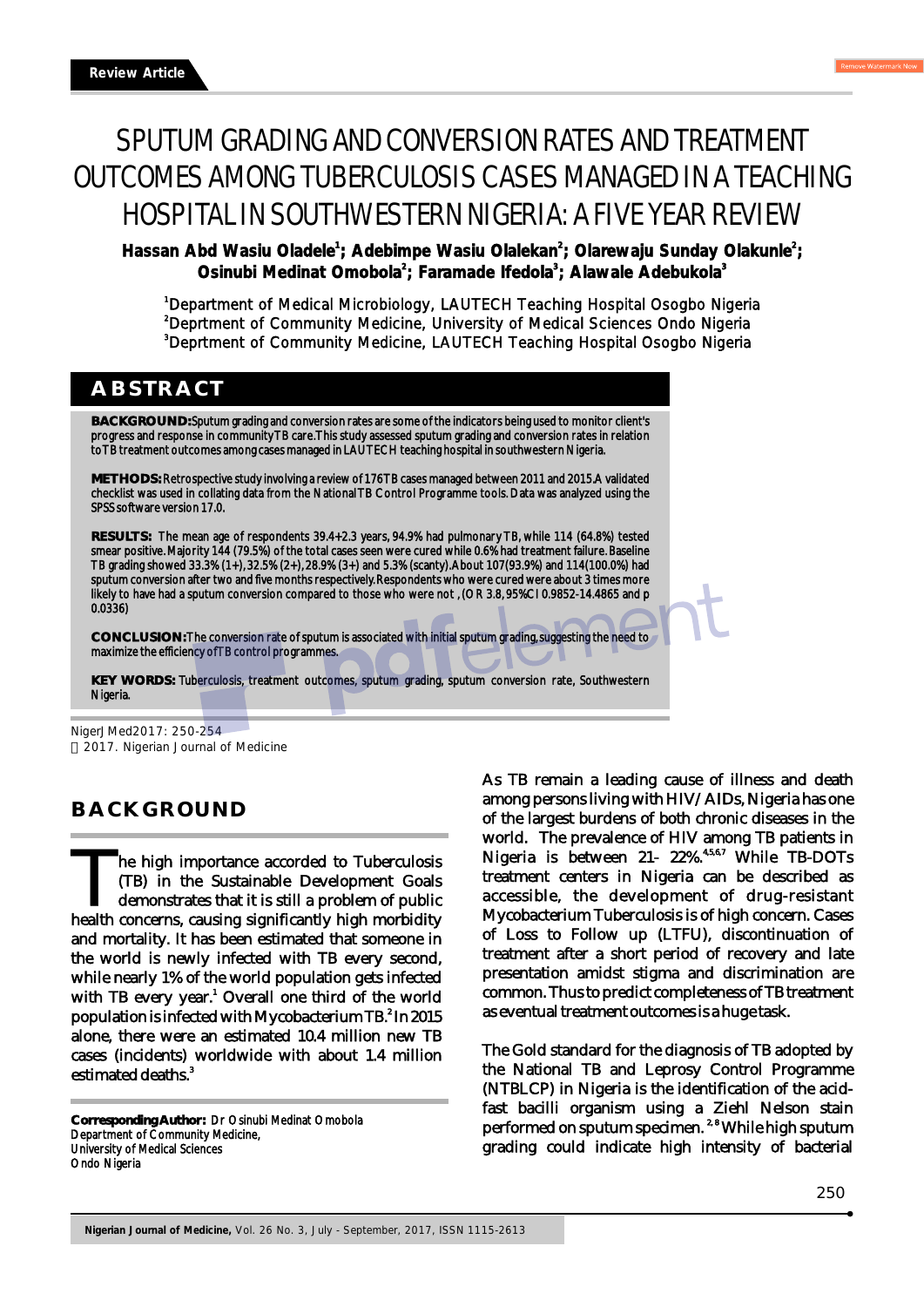presence, the ultimate goal is to have a positive to negative conversion rate in which the bacteria could no longer be found and its presence appeared to have been neutralized. Several factors has influenced the timing of clients presenting to the treatment sites and sputum grading and conversion before and after commencement of clients on treatment respectively. This study assessed sputum grading and conversion rates in relation to TB treatment outcomes among cases managed in LAUTECH teaching hospital in southwestern Nigeria.

#### **Methods**

**Study Area:** was Osogbo in Southwestern Nigeria, with a population of about 750,000 people,<sup>9</sup> distributed among 3 urban local Government areas. The prevalence of TB in the city is not known but the HIV prevalence is low compared to the national average put at 5.1%. <sup>10</sup> LAUTECH Teaching Hospital (LTH) is the only teaching and tertiary health facility among other TB care centers which include the general hospital (funded by Damien Foundation) and 3 Primary Health Centers serving as DOTs referral centers. The teaching hospital has a system of community referrals for TB care which compliments community Disease Surveillance and Notification of TB cases, funded by the NTBLCP.

**Study population:** include all clients enrolled into TB care of LTH Osogbo in the last 5 years (2011-2015), the period that LTH adequately received support from the NTBLCP.

**Study design:** Retrospective study involving a review of all cases seen within the study period.

**Data collection and instruments:** was carried out by examining the records of all cases enrolled into care in the teaching hospital between 2011 and 2015. These include the NTBLCP daily registers, the national monthly summary forms and sputum results worksheet. A validated checklist approved by the joint LTH-TB group team was used to collect TB data relating to socio-demographic characteristics, results of sputum examination, and treatment outcomes.

**Data management:** Data collected were entered into the computer system and analyzed using the SPSS software version 17.0. Charts and graphs were drawn to showcase simple data in proportions and percentages in addition to tables. Both bi-variate and multi-variate analysis were carried out to determine relationship between some variables of interest which would showcase the outcome variables most especially sputum grading, sputum conversion and treatment outcomes. Statistical association was considered significant for p values less than or equals to 0.05.

#### **Results**

Table 1 showed the socio-demographic characteristics of all the 176 clients who were reviewed during the study period. The mean age of respondents 39.4+2.3 years. Most respondents were females 94 (53.4%) while 82 (46.6%) were male. Clients who belonged to treatment Category1 (CAT1) predominates at 94.3% while those on treatment Category2 (CAT2) were 5.7%. As many as 94.9% of the clients had pulmonary site of lesion while only 1.1% had extra-pulmonary site. Table 2 showed that one hundred and fourteen (64.8%) of total respondents tested smear positive. Majority 144 (79.5%) of the total cases seen were cured with another 19.9% completing their treatment while only 0.6% had treatment failure.

Table 3 showed the pattern of sputum grading and conversion rates among sputum smear positive cases. The majority 64(56.1%) were female. Baseline TB grading showed about 33.3% had 1+, 32.5% had 2+, 28.9% had 3+ while 6(5.3%) had scanty. As many as 107(93.9%) had sputum conversion (SC) after two months on treatment while only 6.1% had none. However all (100.0%) had sputum conversion after 5 months on treatment. The pattern of positive TB smear at baseline yielded 1+ for 38(33.3%) of respondents and scanty for another 5.3% according to Figure 1. Majority of these smear positive cases treated were cured 104 (91.2%), another 7.9% completed their treatment while only one (0.9%) had treatment failure according to Figure 2.

Table 4 showed statistical association between some variables of interest and treatment outcomes and sputum conversion. Most bi-variate associations done were not statistically significant except that between HIV status and treatment outcomes (p>0.05). Regression models of key outcome variables (sputum conversion and treatment outcome) and some variables of interests were done. Respondents with age less than 40 years are 2.4 times more likely to have a better treatment outcomes compared to those who are above 40 years though this observation was still not statistically significant (OR 2.4, 95%CI 0.5992-9.6136 and p 0.1208). HIV negative respondents were 3.1 times more likely to have higher sputum conversion rates when compared to the HIV positive clients (OR 3.1; 95%CI0.8359-11.1696 and p-0.0553). Respondents who were cured were more than 3 times more likely to have had a sputum conversion compared to those who were not cured, and this observation was statistically.

However respondents who were cured were more than 3 times more likely to have had a sputum conversion compared to those who were not cured, and this observation was statistically significant (OR 3.8, 95%CI 0.9852-14.4865 and p 0.0336)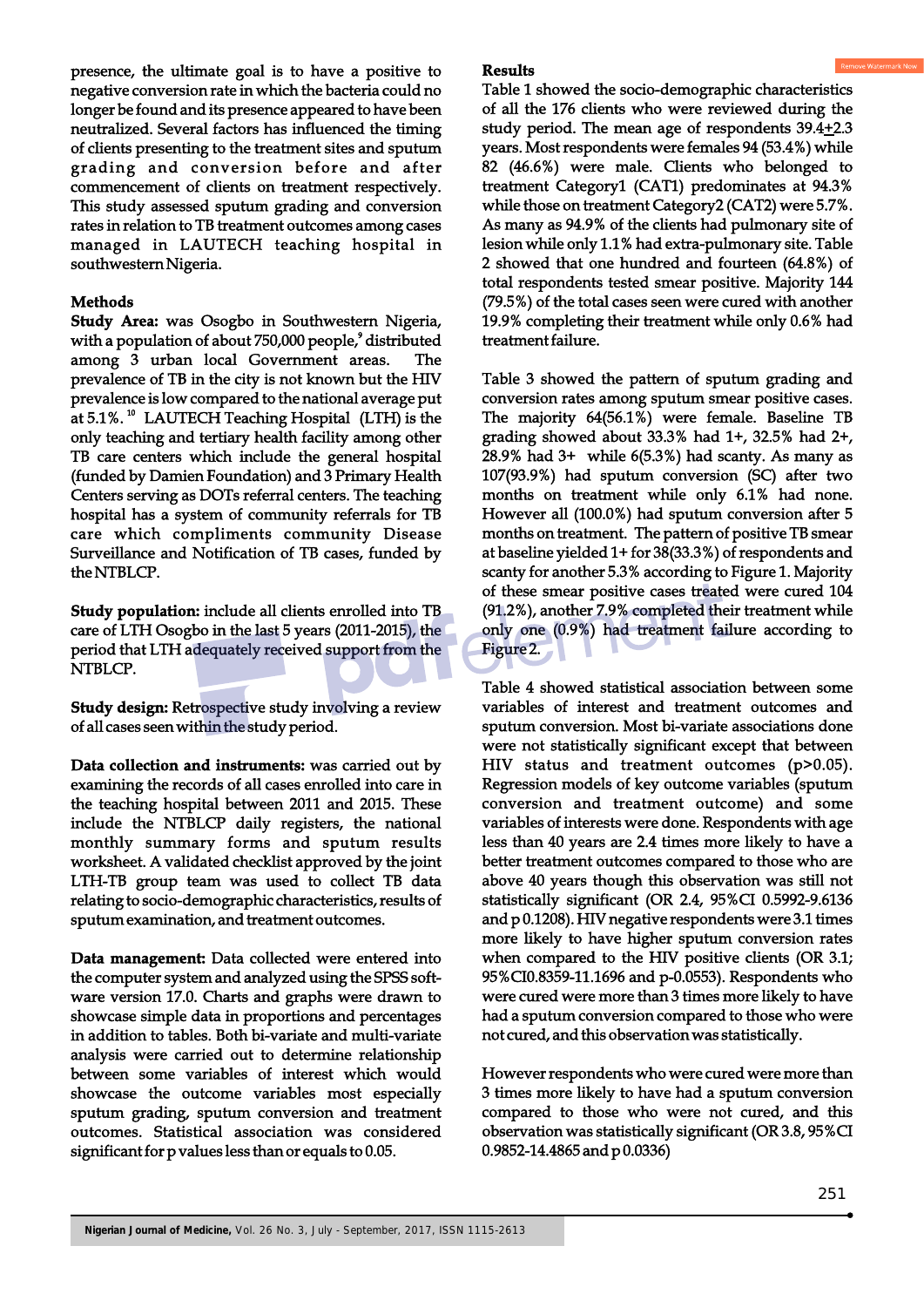#### **DISCUSSIONS**

This study was conducted to determine sputum grading, conversion rates and treatment outcomes among tuberculosis clients attending a tertiary health institution in Southwestern Nigeria.

In the study, there were more females than males affected by tuberculosis though there is no difference in gender ratio, which is similar to findings from a study done by Fatiregun in Ibadan.<sup>11</sup> This is probably related to the high incidence of HIV infection in females which predisposes them to TB. This may also be linked to females socio-cultural vulnerability as well as being traditionally subservient to their husbands<sup>11,12</sup>

Majority of the cases fell within the reproductive age group of <40years age. This is consistent with studies done by Fatiregun<sup>11</sup> in Ibadan and Erhabor<sup>13</sup> in Ile Ife. The reason may be that they belong to sexually active age group in which TB and HIV prevail most. The pattern of sputum grading showed only very few as scanty, but a (downward) graded decrease from the numbers graded from 1+ to 3+, showing that the presence of the tubercle bacilli is still the hallmark of diagnoses among TB infected individuals under study. This is consistent with findings from other studies.<sup>14,15</sup> Sputum AFB conversion is a suitable indicator to evaluate treatment response.<sup>2,16</sup>

TB sputum conversion done at 2 months was 93.9% while at the end of 5 months, all the clients were converted negative (100%). This is a sharp contrast to a study done in Umuahia in which there were still numerous bacilli (3+) signifying non conversion of positive sputum smear after two months of anti tuberculosis drug therapy. $17,18}$  In this study, this may equally be responsible for the higher treatment success rate and the cure rate. The high conversion rates may not be unconnected with the strict adherence to DOTs provision at this referral center,; that many of the cases were being brought in through community referrals and followed up with ancillary services at local DOTs PHC centers including provision of incentives for treatment completion given by the supporting or funding organization.

There exists no statistically significant association between sputum conversion and treatment outcome in this study (p>0.05). However, when treatment outcome was compared with the clients' TB/HIV status, cure was impressive more among TB/HIV positive while sputum conversion in patients coinfected with HIV was high (in about a three-quarter of cases). The most affected age group also fell within the reproductive age group and the sexually actives.<sup>2</sup>

HIV can cause immune suppression among TB clients,

so TB-HIV co-infected cases in this study might  $n_{\text{out}}^{\text{ren}}$ readily sputum- convert because of overwhelming immune-suppression, moreover HIV co-infected cases are likely to have undergone adherence counseling sessions for HIV.

This study has implications for national programmes as regards diagnosis and decision to treat TB viz-a-viz possible treatment outcomes. While quality TB treatments should be pursued, it is important to remember that continuity be ensured beyond the 2 months initiation stage in order to allow full conversion which is around 5 months in this study. Hence barriers to accessing TB treatment should be removed by all stakeholders involved in community and health facility TB care.

## **CONCLUSION**

The conversion rate of sputum is associated with initial sputum grading. Clients with higher sputum grading before commencement of treatment usually have increased risk of poor outcome than those with lower smear grading. Increased sputum grading may adversely affect the conversion rate. Any possibility of treatment outcome in which a cure (sputum conversion to negative) is not established if found among active TB cases is a threat hence, prevention of such occurrences is necessary to maximize the efficiency of TB control programs. It is however recommended that clients with high sputum smear grading if identified early should be commenced on adequate intervention and close monitoring. Effective TB treatment has been shown to have a signified effect on its control while completion of treatment of active cases must be given a priority.

| <b>Variable</b>           | Frequency (n) | Percentage $(\% )$ |
|---------------------------|---------------|--------------------|
| Age (Years)               |               |                    |
| $11 - 20$                 | 19            | 10.8               |
| $21 - 30$                 | 43            | 24.4               |
| $31 - 49$                 | 48            | 27.3               |
| 41 - 59                   | 23            | 13.1               |
| $51 - 60$                 | 20            | 11.4               |
| $61 - 70$                 | 12            | 6.8                |
| $71 - 80$                 | 5             | 2.8                |
| $81 - 90$                 | 6             | 3.4                |
| Gender                    |               |                    |
| Male                      | 82            | 46.6               |
| Female                    | 94            | 53.4               |
| <b>Treatment Category</b> |               |                    |
| CAT-1                     | 166           | 94.3               |
| CAT-2                     | 10            | 5.7                |
| <b>Site of Lesion</b>     |               |                    |
| Pulmonary                 | 174           | 98.1               |
| Extra-pulmonary           | 2             | 1.1                |

| Table 1: Socio-Demographic Characteristics of all TB |  |
|------------------------------------------------------|--|
| Clients. $N = 176$                                   |  |

j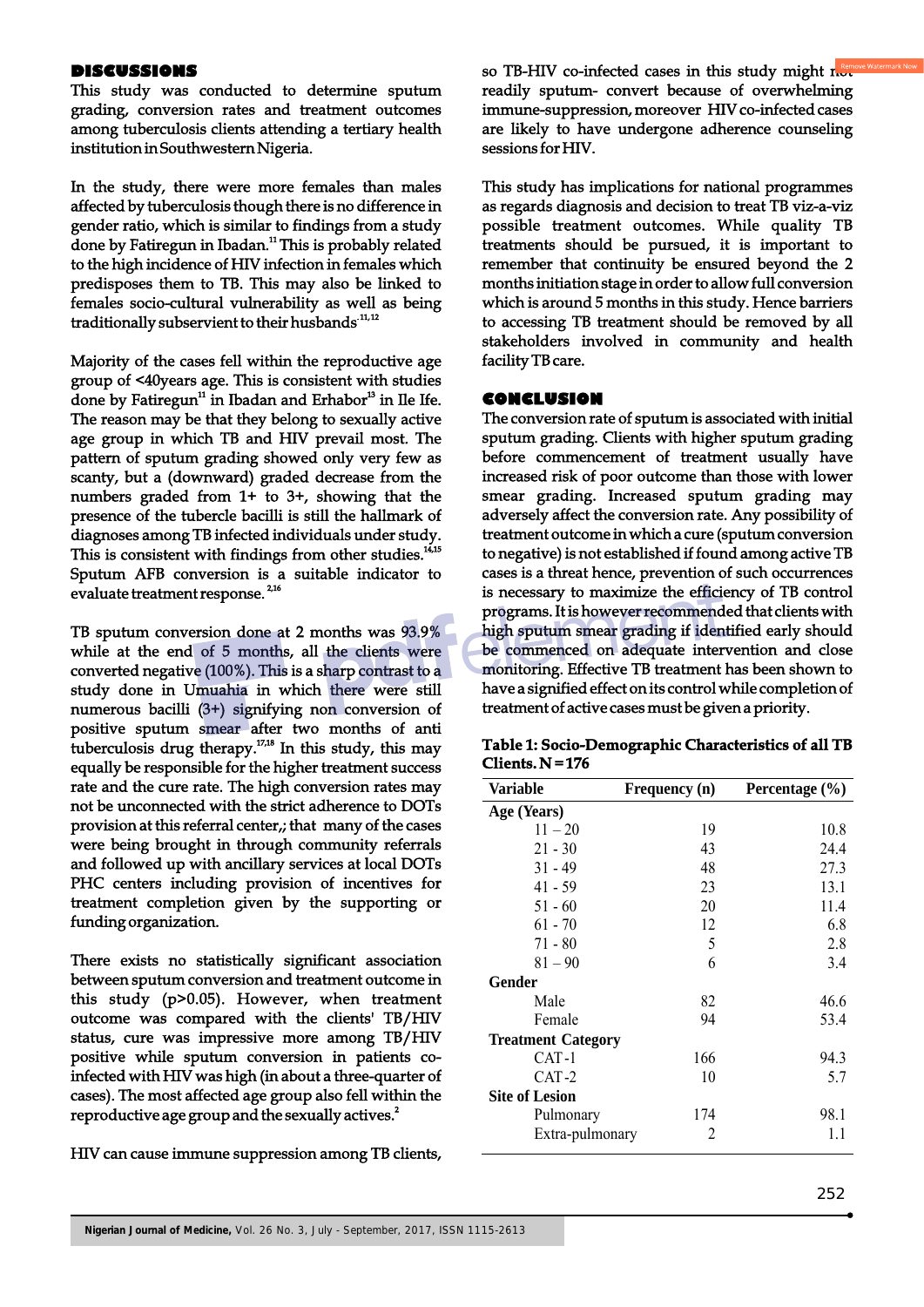| Variable                    | Frequency (n) | Percentage $(\% )$ |
|-----------------------------|---------------|--------------------|
| Age in years (mean age=)    |               |                    |
| < 40                        | 84            | 73.3               |
| >40                         | 30            | 26.3               |
| Gender                      |               |                    |
| Male                        | 50            | 43.9               |
| Female                      | 64            | 56.1               |
| <b>Baseline TB</b> smear    |               |                    |
| Scanty                      | 6             | 5.3                |
| $1+$                        | 38            | 33.3               |
| $2+$                        | 37            | 32.5               |
| $3+$                        | 33            | 28.9               |
| <b>TB Smear 2 months</b>    |               |                    |
| Zero (Sputum conversion SC) | 107           | 93.9               |
| Scanty                      |               | 6.1                |
| TB Smear 5 months (SC)      | 114           | 100.0              |

#### **Table 2: Sputum Grading and conversion among smear positive cases (N = 114)**

#### **Fig 2: Treatment Outcomes among positive smear cases (n=114)**



#### **Figure 1: Sputum grading or baseline TB Smear positive results (n=114)**



## Table 3: Associations between Treatment Outcomes, **SC and other variables(n=114).**

| Bi-variate analysis                                    |                           |                                  |         |                          |                                 |         |                   |  |  |
|--------------------------------------------------------|---------------------------|----------------------------------|---------|--------------------------|---------------------------------|---------|-------------------|--|--|
| <b>Variables</b>                                       | <b>Treatment Outcomes</b> |                                  |         | <b>Sputum Conversion</b> |                                 |         |                   |  |  |
|                                                        | Cured                     | Treated                          | Failure | <b>Statistics</b>        | <b>Treated</b>                  | Failure | <b>Statistics</b> |  |  |
| Gender                                                 |                           |                                  |         |                          |                                 |         |                   |  |  |
| Male                                                   | 44(88.0)                  | 6(12.0)                          | 0(0.6)  | $x^2 = 2.784$            | 48(96.1)                        | 2(4.0)  | $x^2 = 0.708$     |  |  |
| Female                                                 | 60(93.8)                  | 3(4.7)                           | 1(1.6)  | $p = 0.249$              | 59(92.2)                        | 5(7.8)  | $p = 0.400$       |  |  |
| <b>Treatment</b>                                       |                           |                                  |         |                          |                                 |         |                   |  |  |
| Category                                               |                           |                                  |         |                          |                                 |         |                   |  |  |
| CAT <sub>1</sub>                                       | 99(90.8)                  | 9(8.3)                           | 1(0.9)  | $x^2 = 0.503$            | 102(93.6)                       | 7(6.4)  | $x^2 = 0.342$     |  |  |
| CAT <sub>2</sub>                                       | 5(100.0)                  | 0(0.0)                           | 0(0.0)  | $p = 0.778$              | 5(100.0)                        | 0(0.0)  | $p = 0.559$       |  |  |
| <b>Age Category</b>                                    |                           |                                  |         |                          |                                 |         |                   |  |  |
| $\leq 40$                                              | 78(92.9)                  | 5(6.0)                           | 1(1.2)  | $x^2 = 1.975$            | 77(91.7)                        | 7(8.3)  | $x^2 = 2.664$     |  |  |
| >40                                                    | 26(86.7)                  | 4(13.3)                          | 0(0.0)  | $p = 0.372$              | 30(100.0)                       | 0(0.0)  | $p = 0.103$       |  |  |
| <b>TB/HIV</b>                                          |                           |                                  |         |                          |                                 |         |                   |  |  |
| Status $(n=95)$                                        |                           |                                  |         |                          |                                 |         |                   |  |  |
| Negative                                               | 65(90.3)                  | 7(9.7)                           |         | $x^2 = 0.021$            | 72(100.0)                       | 0(0.0)  | $2 = 16.522$      |  |  |
| Positive                                               | 21(91.3)                  | 2(8.7)                           |         | $p = 0.884$              | 18(78.3)                        | 5(21.7) | $p = 0.001$       |  |  |
| <b>Treatment</b>                                       |                           |                                  |         |                          |                                 |         |                   |  |  |
| outcome                                                |                           |                                  |         |                          |                                 |         |                   |  |  |
| Cured                                                  |                           |                                  |         |                          | 97(93.3)                        | (6.7)   | $x^2 = 0.717$     |  |  |
| Treated                                                |                           |                                  |         |                          | 9(100.0)                        | 0(0.0)  | $p = 0.699$       |  |  |
| Failure                                                |                           |                                  |         |                          | 1(100.0)                        | 0(0.0)  |                   |  |  |
|                                                        |                           |                                  |         |                          |                                 |         |                   |  |  |
| <b>Binary Logistics Regression</b><br><b>Variables</b> |                           | <b>Better Treatment Outcomes</b> |         |                          | <b>Higher Sputum Conversion</b> |         |                   |  |  |
|                                                        | OR <sub></sub>            | 95%CI                            | P value | <b>OR</b>                | 95%CI                           | P value | Remarks           |  |  |
| Age (Ref. Cat                                          | 2.40                      | $0.5992 -$                       | 0.1208  | 0.4                      | $0.0447 -$                      | 0.2026  | Non               |  |  |
| $=$ >40 years)                                         |                           | 9.6136                           |         |                          | 3.2188                          |         | significant       |  |  |
|                                                        |                           |                                  |         |                          |                                 |         |                   |  |  |
|                                                        | 0.9                       | $0.1704 -$                       | 0.4653  |                          | 0.8359-                         | 0.0553  | Non               |  |  |
| TB/HIV status(<br>Ref.                                 |                           | 4.5897                           |         | 3.1                      | 11.1696                         |         | significant       |  |  |
| Cat=Positive)                                          |                           |                                  |         |                          |                                 |         |                   |  |  |
| Treatment                                              |                           |                                  |         | 3.8                      | 0.9852                          | 0.0336  | Significant       |  |  |
| outcomes (ref.                                         |                           |                                  |         |                          | 14.4865                         |         |                   |  |  |
| $Cat = Not$                                            |                           |                                  |         |                          |                                 |         |                   |  |  |
| cured                                                  |                           |                                  |         |                          |                                 |         |                   |  |  |
|                                                        |                           |                                  |         |                          |                                 |         |                   |  |  |